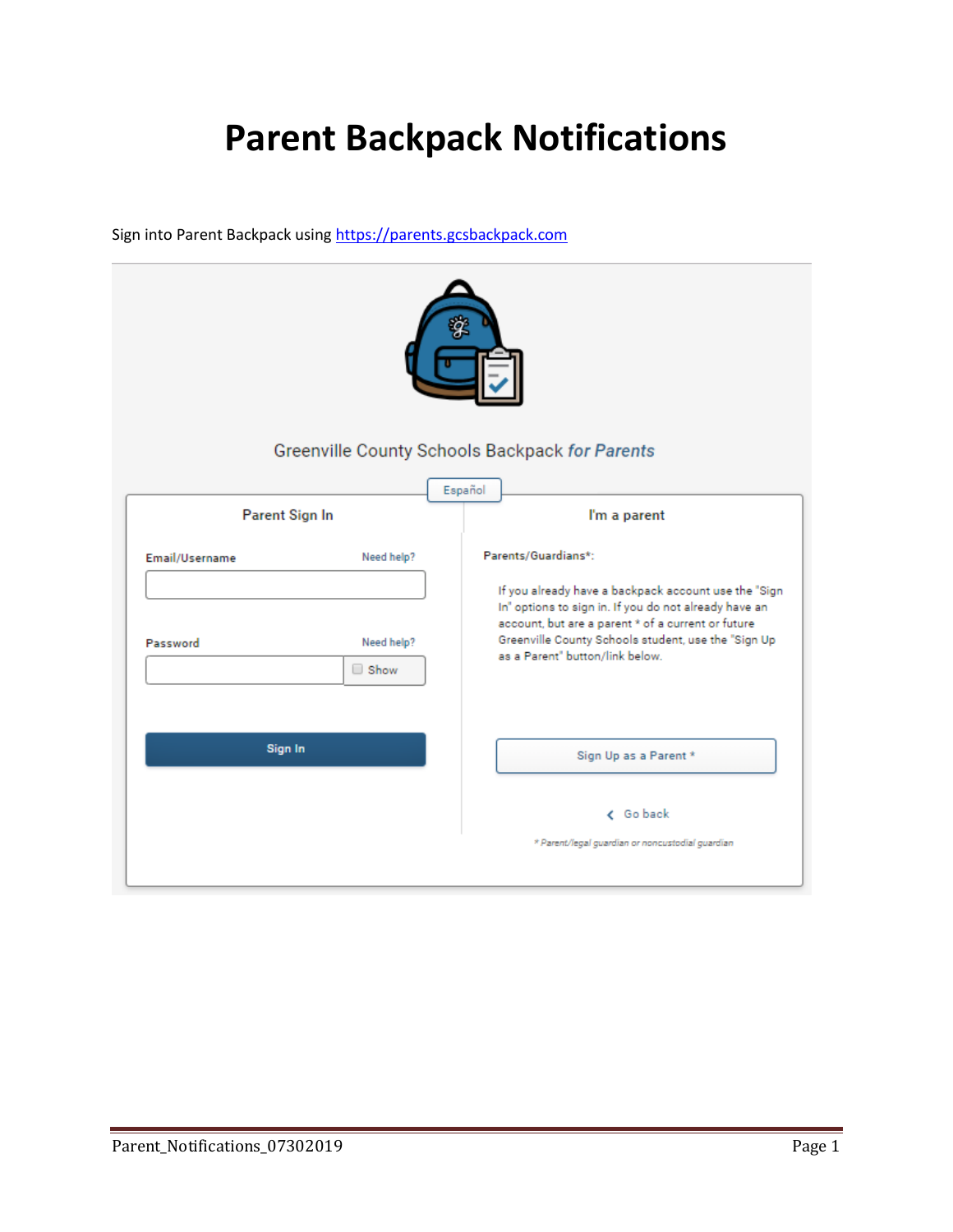Parents can edit their own information by clicking on **Parents & Contacts** on the left hand Navigation Bar.



Click on the arrow, circled in **red**, on the same row as your name.

| My Information for:           |              |                |                 |  |
|-------------------------------|--------------|----------------|-----------------|--|
|                               | Relationship | Phone Numbers  | Email (Primary) |  |
|                               | Friend       | Home (846)     | :@hot           |  |
| Contact                       |              | Mobile (864)   |                 |  |
| $\vert \mathbf{1} \vert$<br>▱ |              | Day/Work (864) |                 |  |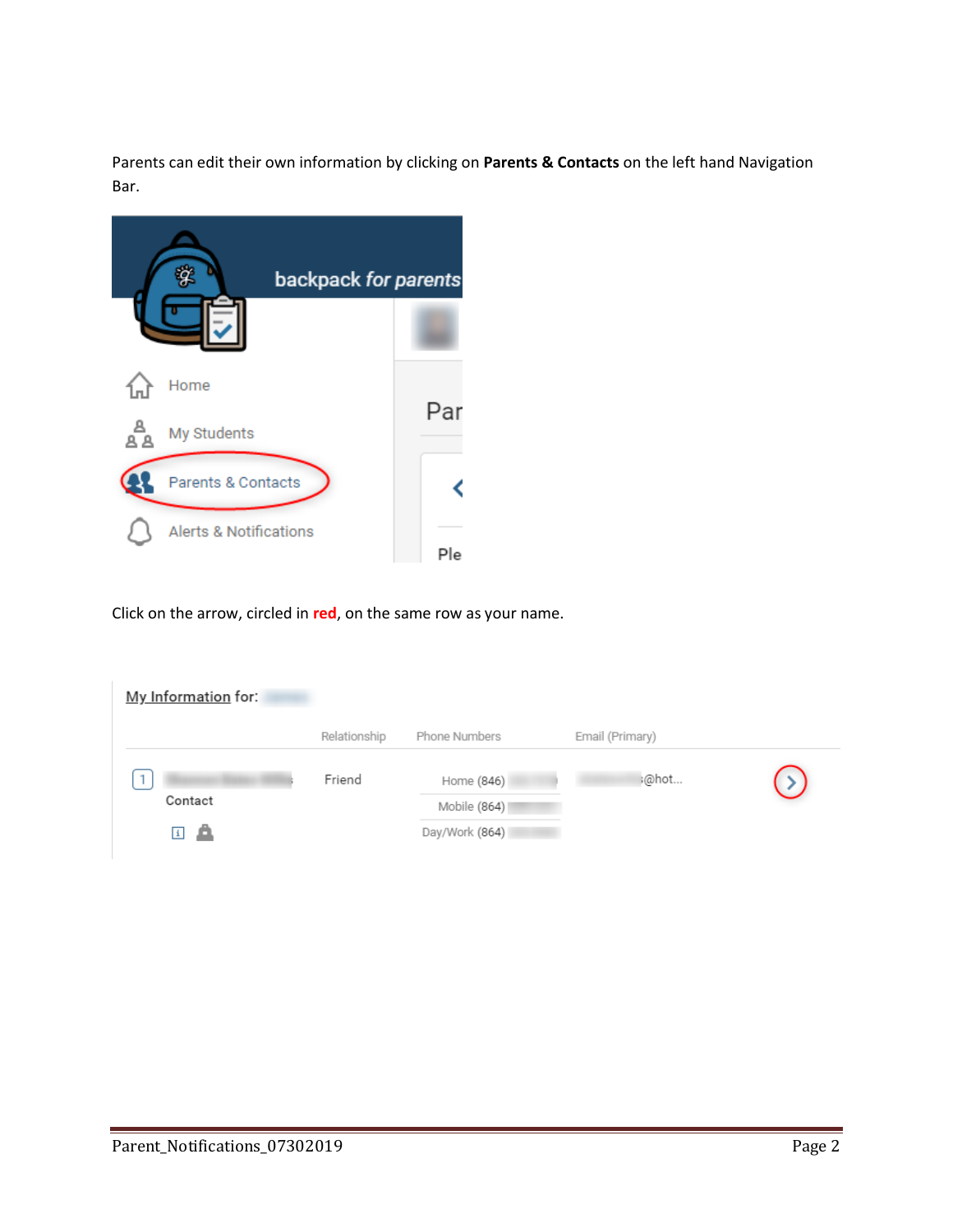This will take you to the Edit Parent/Guardian/Contacts screen. Here you will be edit your name, relationship, phone number, address and employer information. You will need to click on the Edit button in the top right hand corner of the box.

| Phone Number(s)                                                                                                                                  | Edit |
|--------------------------------------------------------------------------------------------------------------------------------------------------|------|
| Home Phone                                                                                                                                       |      |
| (846)                                                                                                                                            |      |
| Day/Work Phone                                                                                                                                   |      |
| (864)                                                                                                                                            |      |
| Mobile Phone Number<br>(864)                                                                                                                     |      |
| AT&T                                                                                                                                             |      |
| * For setting your Text (SMS) preferences, please visit the<br>Notifications link after you have added or updated your mobile<br>phone settings. |      |
| Some changes in this section are pending approval<br>by your student's school.                                                                   |      |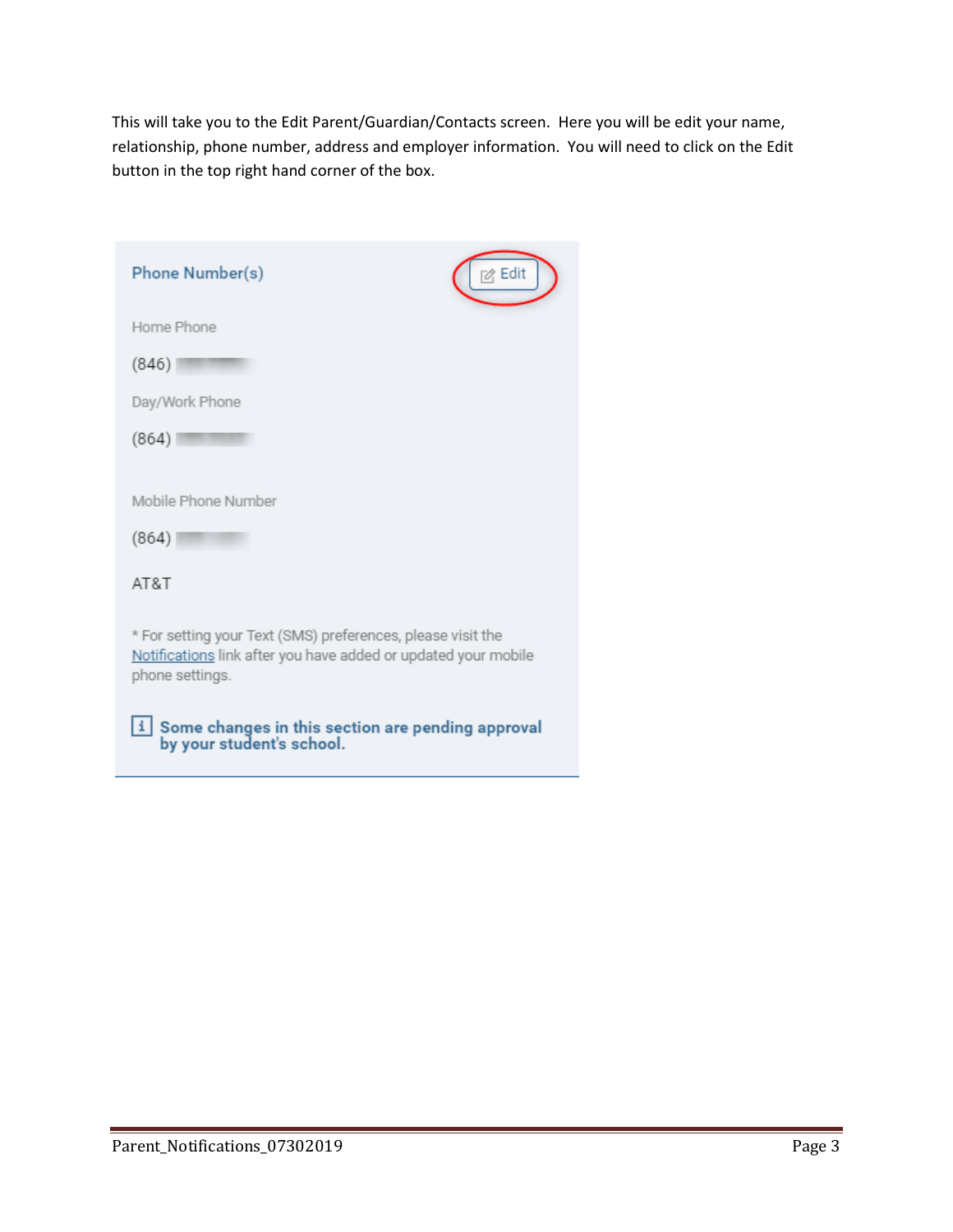Once you have the Edit Function on, the screen will look like this.

| Phone Number(s)                                                                                                                                                                           | x Cancel  |  |
|-------------------------------------------------------------------------------------------------------------------------------------------------------------------------------------------|-----------|--|
| Home Phone                                                                                                                                                                                |           |  |
| (846)                                                                                                                                                                                     |           |  |
| Day/Work Phone                                                                                                                                                                            |           |  |
| (864)                                                                                                                                                                                     |           |  |
| Mobile Phone Number                                                                                                                                                                       |           |  |
| Your Mobile Phone Number will only be used for Greenville County<br>Schools related communication and/or account security. Your mobile<br>number must be verified before it will be used. |           |  |
| (864)                                                                                                                                                                                     | AT&T<br>v |  |
| Note: If your mobile provider is not listed, then at this time backpack<br>does not support sending text (SMS) messages to your mobile phone<br>number.                                   |           |  |
| * For setting your Text (SMS) preferences, please visit the<br>Notifications link after you have added or updated your mobile phone<br>settings.                                          |           |  |
| $\vert i \vert$ Some changes in this section are pending approval by<br>your student's school.                                                                                            |           |  |
| Please be aware that there is a <b>Notification</b> hyper link that will take you to the Notification Screen, so                                                                          |           |  |

that you can update which type of Notifications you wish to receive on your mobile phone. You can see from the bottom information message that so of your changes are pending you going to your Student's School and having your Parent Backpack Account approved.

Once you have made the changes, please select the blue button.